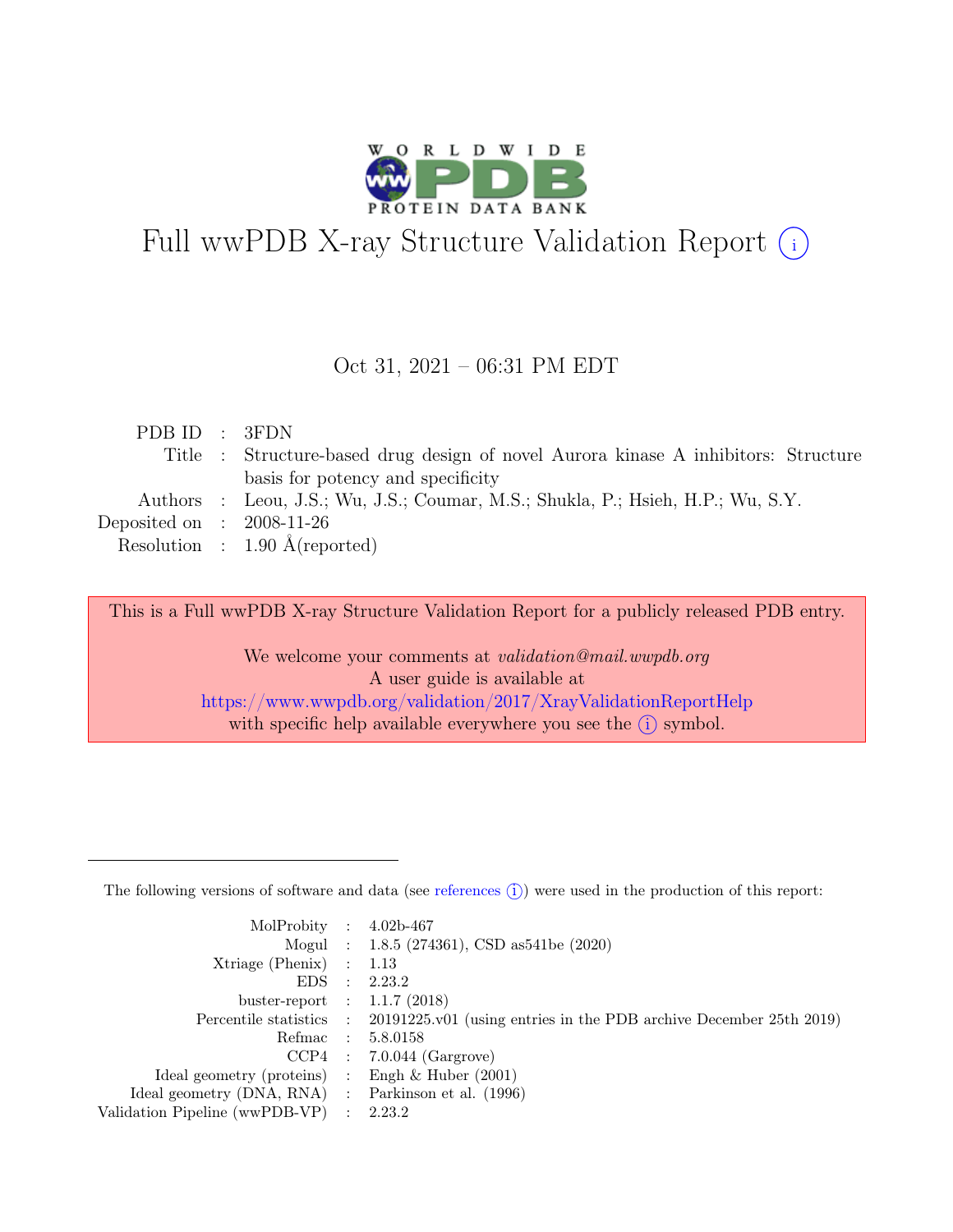# 1 Overall quality at a glance  $(i)$

The following experimental techniques were used to determine the structure: X-RAY DIFFRACTION

The reported resolution of this entry is 1.90 Å.

Percentile scores (ranging between 0-100) for global validation metrics of the entry are shown in the following graphic. The table shows the number of entries on which the scores are based.



| Metric                    | Whole archive<br>$(\#Entries)$ | Similar resolution<br>$(\# \text{Entries}, \text{ resolution } \text{range}(\AA))$ |  |  |
|---------------------------|--------------------------------|------------------------------------------------------------------------------------|--|--|
| $R_{free}$                | 130704                         | $6207(1.90-1.90)$                                                                  |  |  |
| $\overline{\text{Class}}$ | 141614                         | 6847 (1.90-1.90)                                                                   |  |  |
| Ramachandran outliers     | 138981                         | 6760 (1.90-1.90)                                                                   |  |  |
| Sidechain outliers        | 138945                         | 6760 (1.90-1.90)                                                                   |  |  |
| RSRZ outliers             | 127900                         | 6082 (1.90-1.90)                                                                   |  |  |

The table below summarises the geometric issues observed across the polymeric chains and their fit to the electron density. The red, orange, yellow and green segments of the lower bar indicate the fraction of residues that contain outliers for  $\geq$ =3, 2, 1 and 0 types of geometric quality criteria respectively. A grey segment represents the fraction of residues that are not modelled. The numeric value for each fraction is indicated below the corresponding segment, with a dot representing fractions <=5% The upper red bar (where present) indicates the fraction of residues that have poor fit to the electron density. The numeric value is given above the bar.

| Mol | $\sim$ 1<br>hain' | Length | Quality of chain |     |  |    |  |  |
|-----|-------------------|--------|------------------|-----|--|----|--|--|
|     |                   | חדר    | 16%<br>75%       | 15% |  | 6% |  |  |

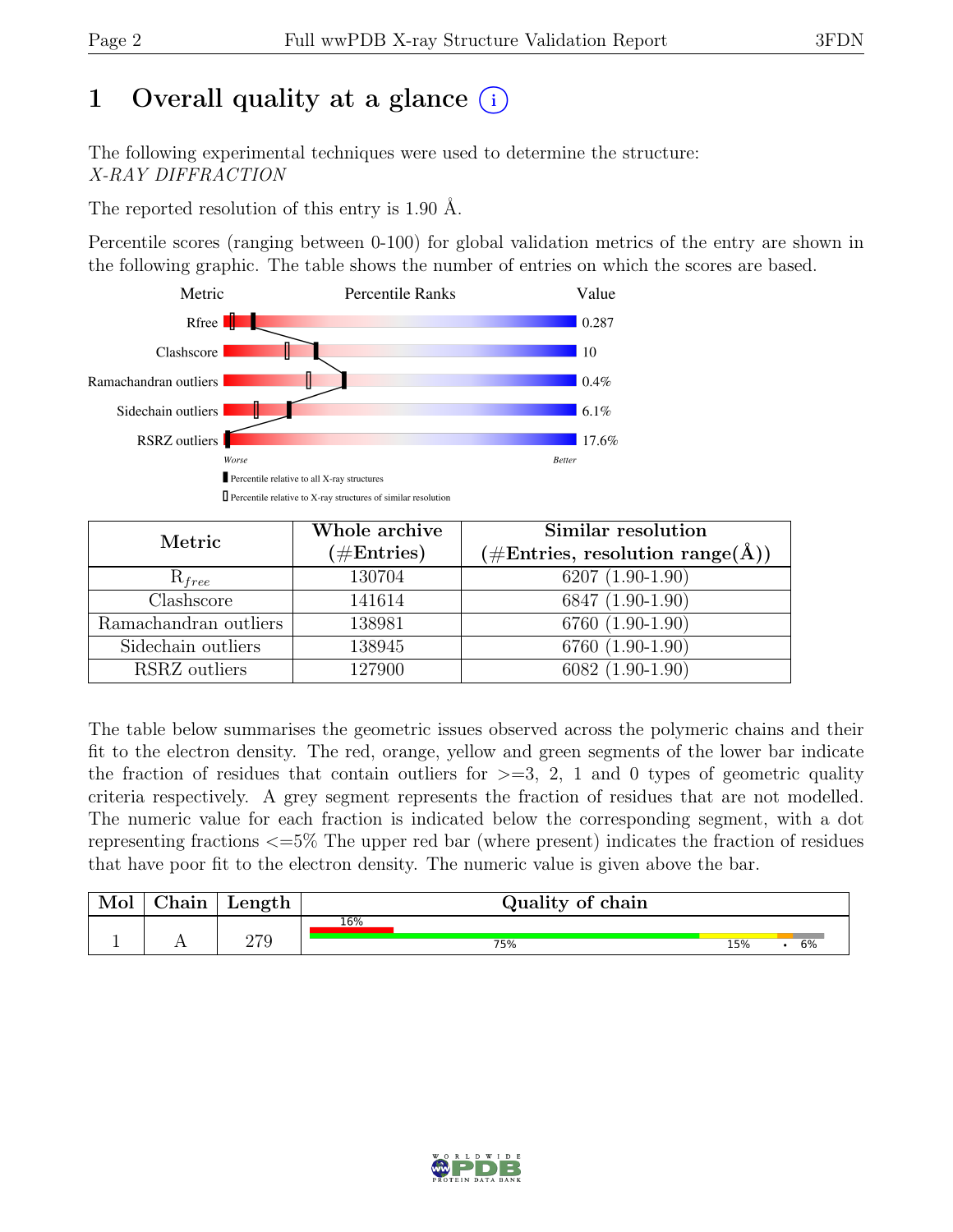# 2 Entry composition (i)

There are 3 unique types of molecules in this entry. The entry contains 2363 atoms, of which 0 are hydrogens and 0 are deuteriums.

In the tables below, the ZeroOcc column contains the number of atoms modelled with zero occupancy, the AltConf column contains the number of residues with at least one atom in alternate conformation and the Trace column contains the number of residues modelled with at most 2 atoms.

• Molecule 1 is a protein called Serine/threonine-protein kinase 6.

| Mol | Chain | Residues | $\rm{Atoms}$  |      |       |       | $\text{ZeroOcc} \mid \text{AltConf} \mid \text{Trace}$ |  |  |
|-----|-------|----------|---------------|------|-------|-------|--------------------------------------------------------|--|--|
|     |       | 261      | Total<br>2134 | 1372 | - 374 | - 381 |                                                        |  |  |

There is a discrepancy between the modelled and reference sequences:

| Chain |     | Residue   Modelled   Actual |                    | Comment                                    | Reference |
|-------|-----|-----------------------------|--------------------|--------------------------------------------|-----------|
|       | 288 | ASF                         | $\Gamma \text{HR}$ | $\pm$ engineered mutation $\pm$ UNP O14965 |           |

• Molecule 2 is N-[3-(acetylamino)phenyl]-5-{(2E)-2-[(4-methoxyphenyl)methylidene]hydrazin o}-3-methyl-1H-pyrazole-4-carboxamide (three-letter code: MMH) (formula:  $C_{21}H_{22}N_6O_3$ ).



| Mol | Chain Residues | <b>Atoms</b> |  |  |  | ZeroOcc   AltConf |  |
|-----|----------------|--------------|--|--|--|-------------------|--|
|     |                | Total C N    |  |  |  |                   |  |

• Molecule 3 is water.

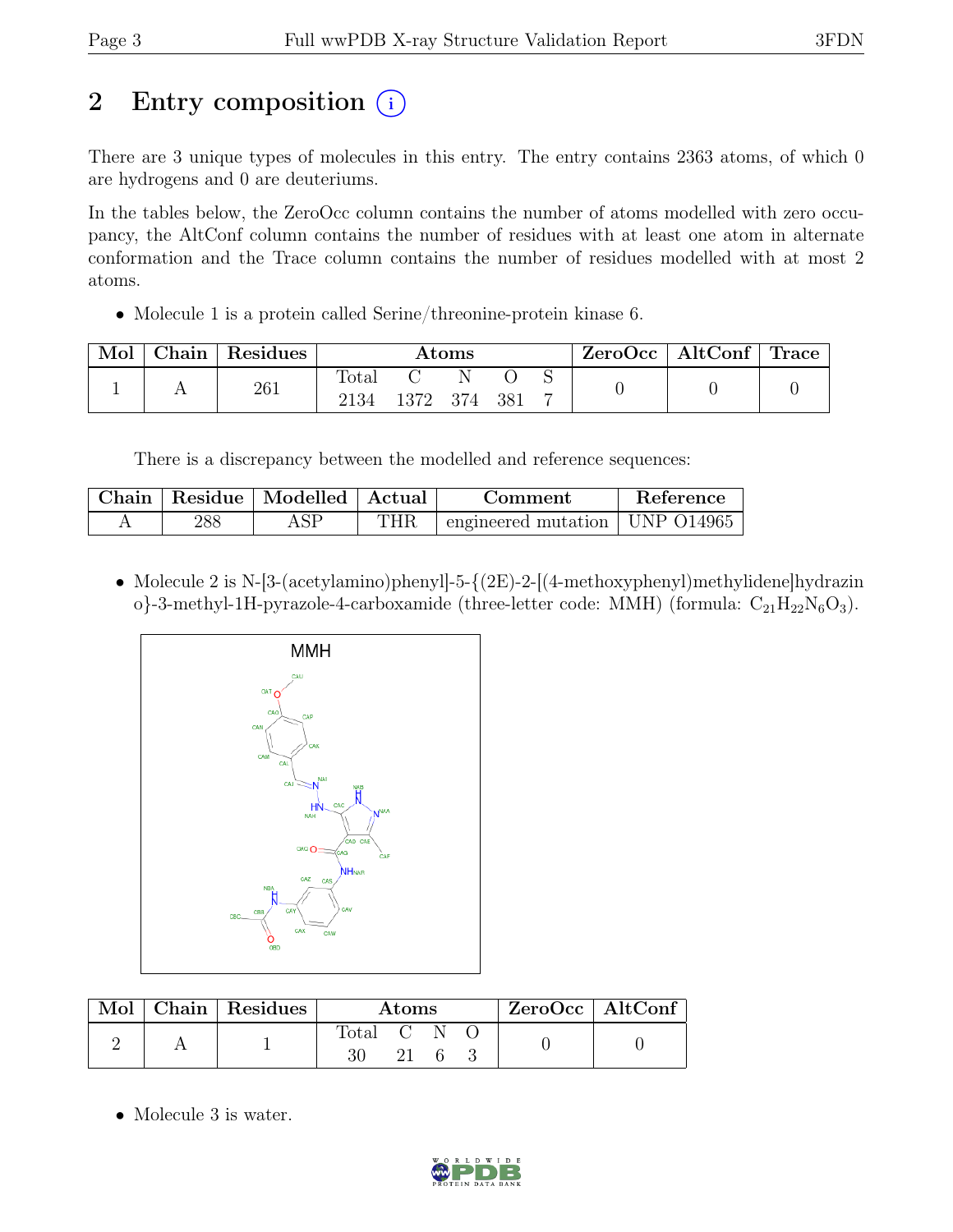|  | $Mol$   Chain   Residues | <b>Atoms</b>                 | $\rm ZeroOcc \mid AltConf$ |
|--|--------------------------|------------------------------|----------------------------|
|  | 199                      | $\text{Total}$<br>199<br>199 |                            |

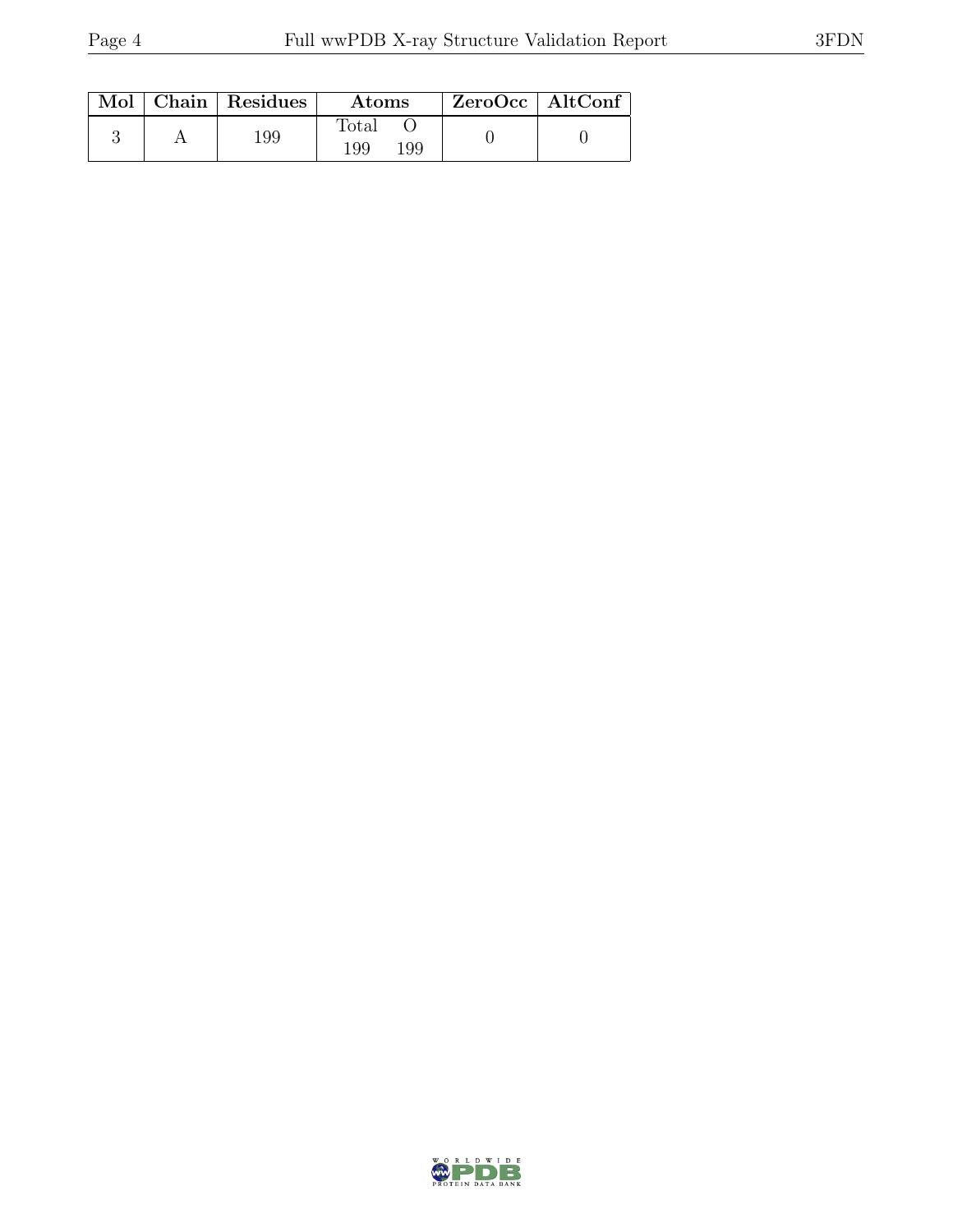# 3 Residue-property plots  $(i)$

These plots are drawn for all protein, RNA, DNA and oligosaccharide chains in the entry. The first graphic for a chain summarises the proportions of the various outlier classes displayed in the second graphic. The second graphic shows the sequence view annotated by issues in geometry and electron density. Residues are color-coded according to the number of geometric quality criteria for which they contain at least one outlier:  $green = 0$ , yellow  $= 1$ , orange  $= 2$  and red  $= 3$  or more. A red dot above a residue indicates a poor fit to the electron density (RSRZ > 2). Stretches of 2 or more consecutive residues without any outlier are shown as a green connector. Residues present in the sample, but not in the model, are shown in grey.



• Molecule 1: Serine/threonine-protein kinase 6

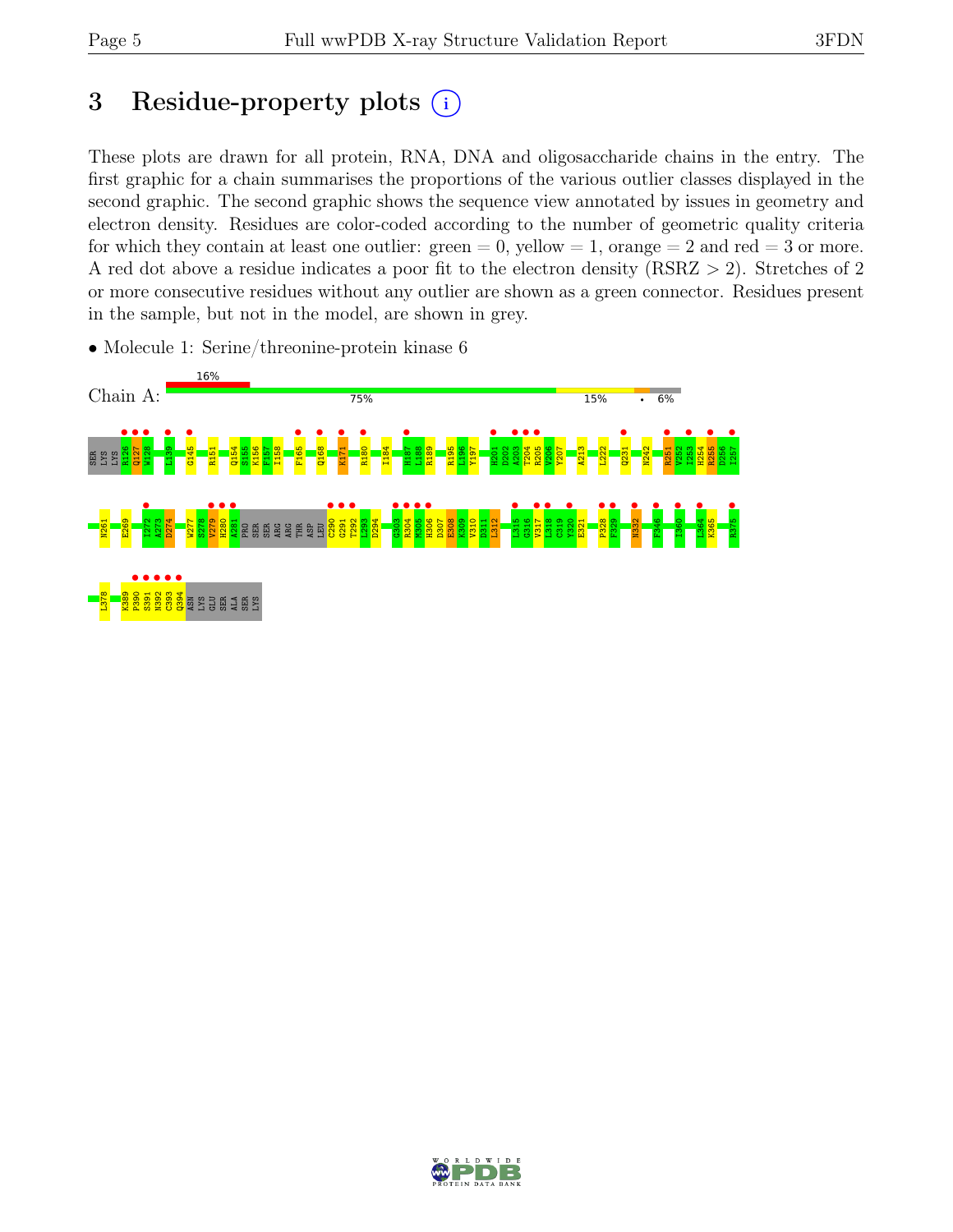# 4 Data and refinement statistics  $(i)$

| Property                                                             | Value                                              | <b>Source</b> |
|----------------------------------------------------------------------|----------------------------------------------------|---------------|
| Space group                                                          | P 61 2 2                                           | Depositor     |
| Cell constants                                                       | 81.61Å<br>81.61Å<br>$169.15\text{\AA}$             | Depositor     |
| a, b, c, $\alpha$ , $\beta$ , $\gamma$                               | $90.00^\circ$<br>$90.00^\circ$<br>$120.00^{\circ}$ |               |
| Resolution $(A)$                                                     | 30.00<br>1.90                                      | Depositor     |
|                                                                      | 29.94<br>1.90<br>$\equiv$                          | <b>EDS</b>    |
| % Data completeness                                                  | 98.2 (30.00-1.90)                                  | Depositor     |
| (in resolution range)                                                | 98.1 (29.94-1.90)                                  | <b>EDS</b>    |
| $R_{merge}$                                                          | 0.04                                               | Depositor     |
| $\mathrm{R}_{sym}$                                                   | (Not available)                                    | Depositor     |
| $\langle I/\sigma(I) \rangle$ <sup>1</sup>                           | $2.09$ (at 1.91Å)                                  | Xtriage       |
| Refinement program                                                   | REFMAC 5.2.0019                                    | Depositor     |
|                                                                      | 0.228<br>0.287<br>$\mathcal{L}$                    | Depositor     |
| $R, R_{free}$                                                        | 0.233<br>0.287<br>$\mathcal{L}_{\mathcal{A}}$      | DCC           |
| $R_{free}$ test set                                                  | 1335 reflections $(5.03\%)$                        | wwPDB-VP      |
| Wilson B-factor $(\AA^2)$                                            | 33.1                                               | Xtriage       |
| Anisotropy                                                           | 0.359                                              | Xtriage       |
| Bulk solvent $k_{sol}(e/\mathring{A}^3)$ , $B_{sol}(\mathring{A}^2)$ | $0.38$ , 60.5                                      | <b>EDS</b>    |
| L-test for twinning <sup>2</sup>                                     | $< L >$ = 0.49, $< L^2 >$ = 0.32                   | Xtriage       |
| Estimated twinning fraction                                          | No twinning to report.                             | Xtriage       |
| $F_o, F_c$ correlation                                               | 0.94                                               | <b>EDS</b>    |
| Total number of atoms                                                | 2363                                               | wwPDB-VP      |
| Average B, all atoms $(A^2)$                                         | 39.0                                               | wwPDB-VP      |

Xtriage's analysis on translational NCS is as follows: The largest off-origin peak in the Patterson function is 5.67% of the height of the origin peak. No significant pseudotranslation is detected.

<sup>&</sup>lt;sup>2</sup>Theoretical values of  $\langle |L| \rangle$ ,  $\langle L^2 \rangle$  for acentric reflections are 0.5, 0.333 respectively for untwinned datasets, and 0.375, 0.2 for perfectly twinned datasets.



<span id="page-5-1"></span><span id="page-5-0"></span><sup>1</sup> Intensities estimated from amplitudes.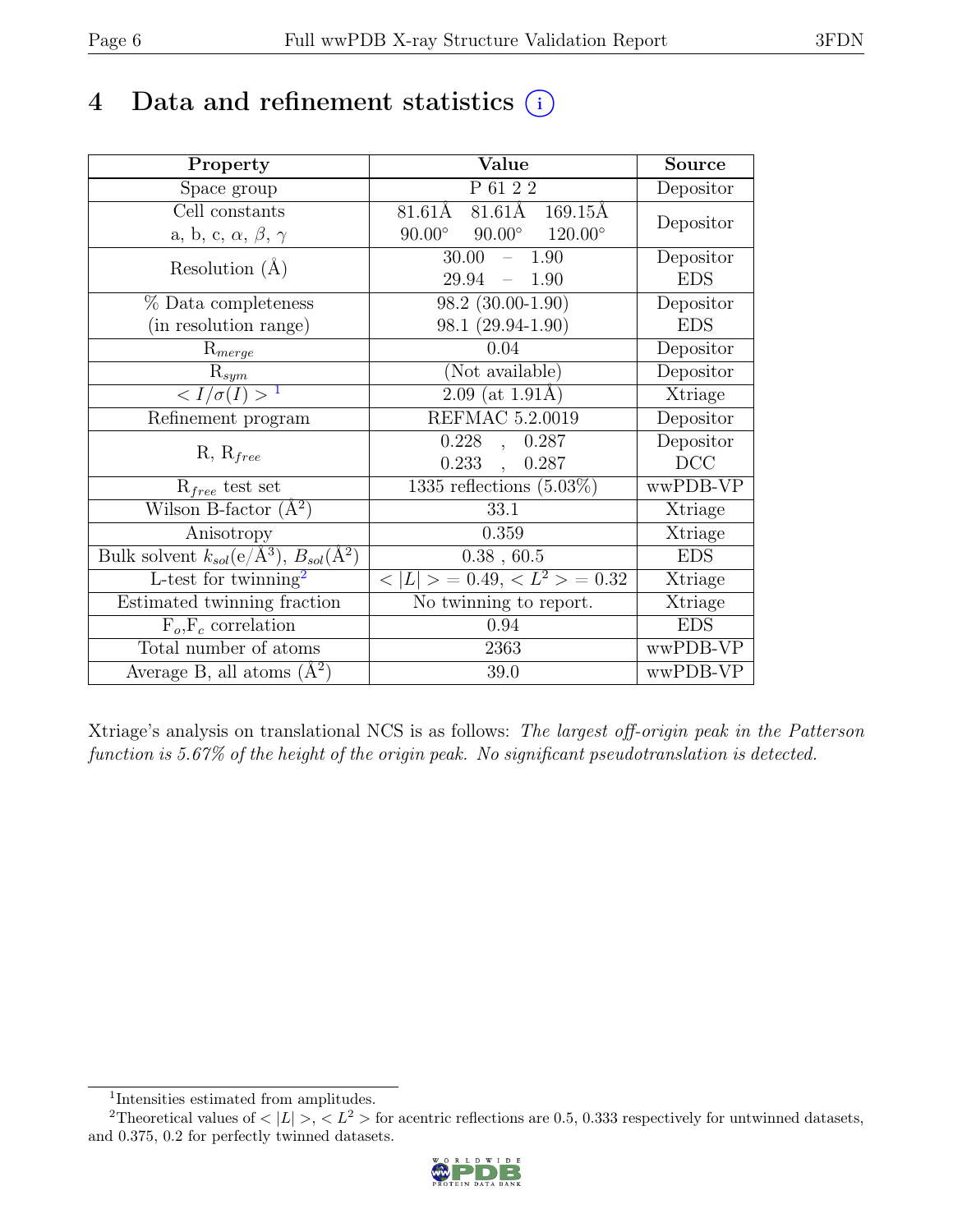# 5 Model quality  $(i)$

# 5.1 Standard geometry (i)

Bond lengths and bond angles in the following residue types are not validated in this section: MMH

The Z score for a bond length (or angle) is the number of standard deviations the observed value is removed from the expected value. A bond length (or angle) with  $|Z| > 5$  is considered an outlier worth inspection. RMSZ is the root-mean-square of all Z scores of the bond lengths (or angles).

| Mol   Chain |      | Bond lengths             | Bond angles |                    |  |
|-------------|------|--------------------------|-------------|--------------------|--|
|             |      | RMSZ $ #Z  > 5$ RMSZ $ $ |             | $\# Z  > 5$        |  |
|             | 0.54 | 0/2187                   | 0.66        | $2/2956$ $(0.1\%)$ |  |

Chiral center outliers are detected by calculating the chiral volume of a chiral center and verifying if the center is modelled as a planar moiety or with the opposite hand.A planarity outlier is detected by checking planarity of atoms in a peptide group, atoms in a mainchain group or atoms of a sidechain that are expected to be planar.

|  | $\mid$ Mol $\mid$ Chain $\mid$ #Chirality outliers $\mid$ #Planarity outliers $\mid$ |
|--|--------------------------------------------------------------------------------------|
|  |                                                                                      |

There are no bond length outliers.

All (2) bond angle outliers are listed below:

| Mol | Chain |     | $Res$ Type | Atoms        |         | Observed $(°)$ | Ideal $(°)$ |
|-----|-------|-----|------------|--------------|---------|----------------|-------------|
|     |       | 312 | LEU        | $CA-CB-CG$   | $-5.45$ | 102.77         | 115.30      |
|     |       | 158 | ILE.       | $CG1-CB-CG2$ | $-5.24$ | 99.87          | 111.40      |

There are no chirality outliers.

All (1) planarity outliers are listed below:

|  |     |         | $\lceil$ Mol $\rceil$ Chain $\mid$ Res $\mid$ Type $\mid$ Group |
|--|-----|---------|-----------------------------------------------------------------|
|  | 279 | $VAL$ i | Peptide                                                         |

### 5.2 Too-close contacts (i)

In the following table, the Non-H and H(model) columns list the number of non-hydrogen atoms and hydrogen atoms in the chain respectively. The H(added) column lists the number of hydrogen atoms added and optimized by MolProbity. The Clashes column lists the number of clashes within the asymmetric unit, whereas Symm-Clashes lists symmetry-related clashes.

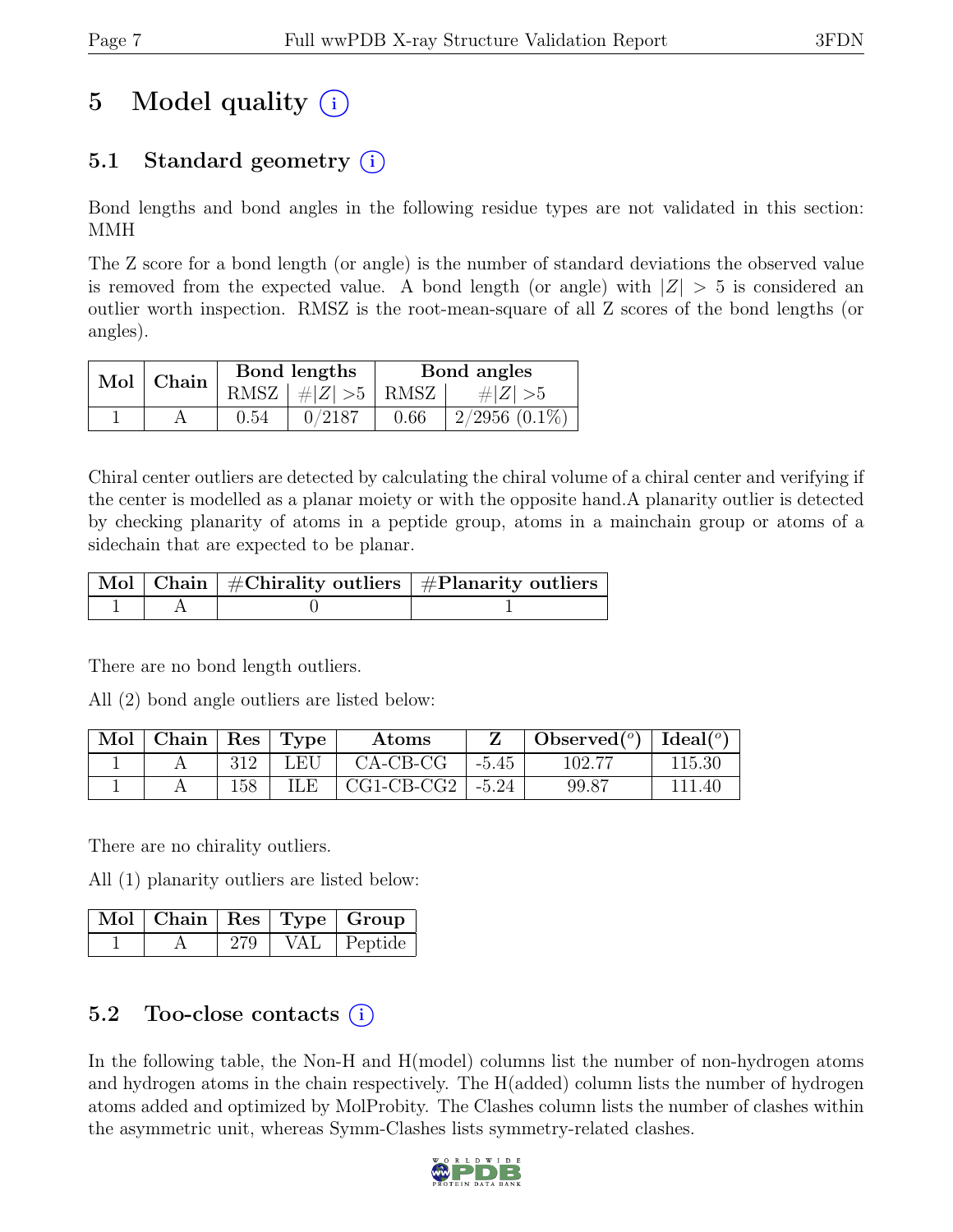| Mol |      |      | Chain   Non-H   H(model)   H(added)   Clashes   Symm-Clashes |
|-----|------|------|--------------------------------------------------------------|
|     | 2134 | 2129 |                                                              |
|     |      |      |                                                              |
|     | 199  |      |                                                              |
|     | 2363 | 2151 |                                                              |

The all-atom clashscore is defined as the number of clashes found per 1000 atoms (including hydrogen atoms). The all-atom clashscore for this structure is 10.

All (45) close contacts within the same asymmetric unit are listed below, sorted by their clash magnitude.

| Atom-1             | Atom-2                       | Interatomic       | Clash           |
|--------------------|------------------------------|-------------------|-----------------|
|                    |                              | distance $(A)$    | overlap $(\AA)$ |
| 1:A:290:CYS:HB2    | 1:A:291:GLY:HA3              | 1.02              | 0.98            |
| 1: A:290: CYS:CB   | 1:A:291:GLY:HA3              | 1.94              | 0.98            |
| 1:A:290:CYS:HB2    | 1:A:291:GLY:CA               | 1.93              | 0.97            |
| 1:A:332:ASN:HD22   | 1:A:332:ASN:N                | 1.67              | 0.90            |
| 1:A:332:ASN:ND2    | 1: A: 332: ASN: H            | 1.71              | 0.83            |
| 1:A:213:ALA:H      | 2:A:1:MMH:HNAB               | 1.28              | 0.81            |
| 1:A:307:ASP:HB2    | 1:A:308:GLU:OE2              | 1.90              | 0.71            |
| 1:A:156:LYS:HE3    | 3:A:109:HOH:O                | 1.90              | 0.71            |
| 1:A:274:ASP:OD1    | $1:A:274:\overline{ASP:C}$   | 2.31              | 0.69            |
| 1: A:254:HIS:HD2   | 1:A:255:ARG:O                | 1.76              | 0.67            |
| 1:A:378:LEU:HD22   | 1:A:391:SER:HB2              | 1.75              | 0.67            |
| 1:A:168:GLN:HB2    | 3: A:472: HOH:O              | 1.95              | 0.66            |
| 1:A:332:ASN:N      | 1:A:332:ASN:ND2              | 2.28              | 0.64            |
| 1:A:145:GLY:HA2    | 3:A:425:HOH:O                | 1.99              | 0.62            |
| 1:A:274:ASP:OD1    | 1:A:274:ASP:O                | 2.19              | 0.59            |
| 1:A:254:HIS:CE1    | 1:A:274:ASP:OD1              | 2.58              | 0.56            |
| 1:A:168:GLN:HA     | 1: A:171: LYS: HD3           | 1.88              | 0.55            |
| 1:A:389:LYS:HE3    | 3:A:419:HOH:O                | 2.06              | 0.55            |
| 1:A:392:ASN:ND2    | 1:A:394:GLN:HB2              | 2.23              | 0.53            |
| 1:A:251:ARG:N      | 1:A:251:ARG:HD3              | 2.24              | 0.52            |
| 1:A:261:ASN:HB3    | 1:A:274:ASP:HB3              | 1.92              | 0.52            |
| 2:A:1:MMH:OAQ      | 2:A:1:MMH:HAV                | 2.10              | 0.51            |
| 1:A:393:CYS:HB3    | 1:A:394:GLN:HA               | 1.92              | 0.50            |
| 1:A:306:HIS:HB2    | 1: A:310: VAL: CG2           | $\overline{2.42}$ | 0.48            |
| 1:A:151:ARG:HH21   | 1:A:156:LYS:HD2              | 1.78              | 0.48            |
| 1:A:292:THR:HG22   | 1:A:294:ASP:H                | 1.78              | 0.48            |
| 1:A:222:LEU:HD21   | 1:A:321:GLU:HG2              | 1.96              | 0.48            |
| 1:A:317:VAL:HG13   | 1:A:328:PRO:HD2              | $1.95\,$          | 0.48            |
| 1: A:254: HIS: HE1 | 1:A:274:ASP:OD1              | 1.97              | 0.48            |
| 1:A:392:ASN:HD22   | $1:A:394:GLN:H\overline{B2}$ | 1.79              | 0.47            |
| 1:A:195:ARG:HG2    | 1:A:197:TYR:CE1              | 2.49              | 0.47            |

Continued on next page...

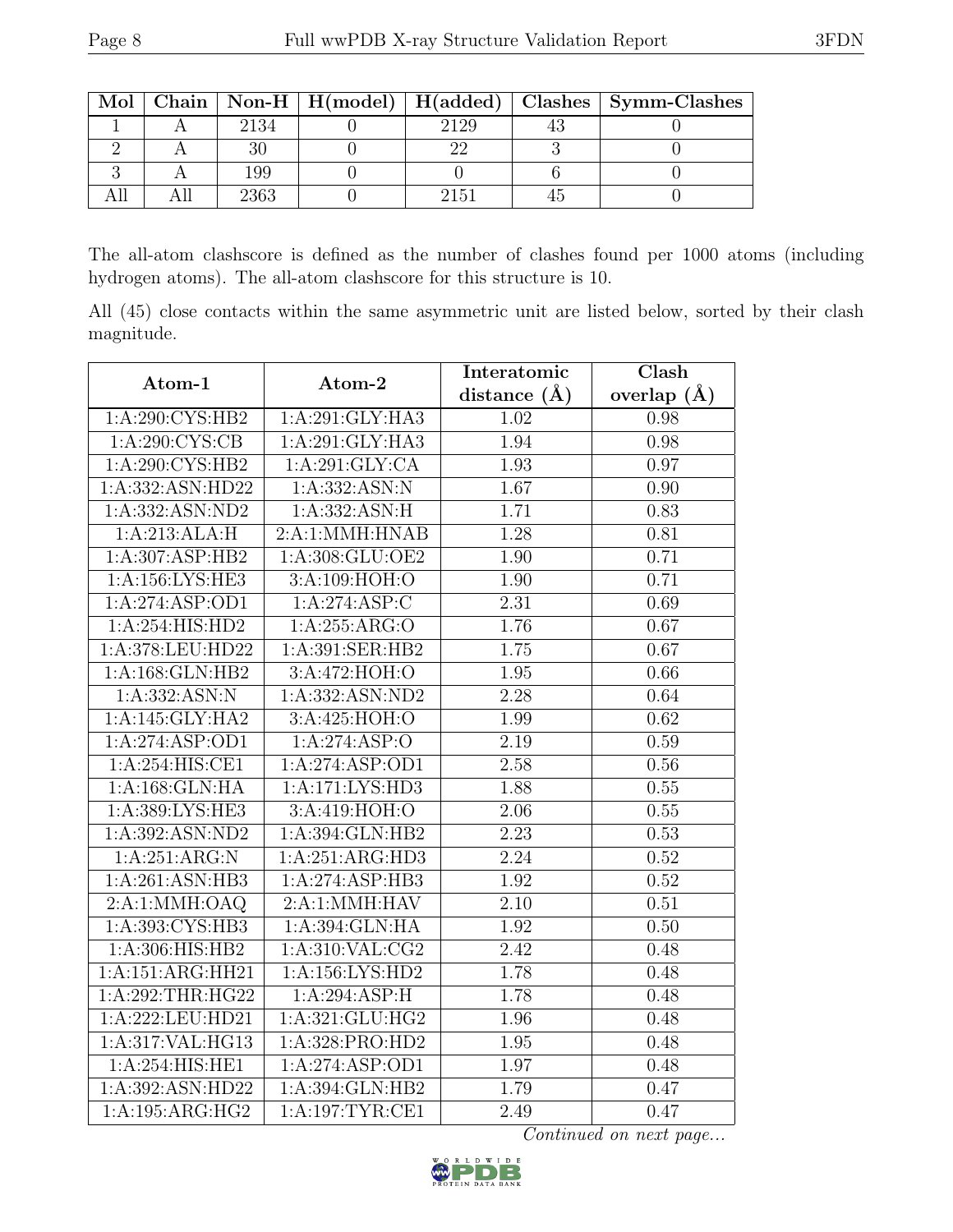| Atom-1           | $\rm{Atom{\text{-}2}}$ | Interatomic    | Clash         |
|------------------|------------------------|----------------|---------------|
|                  |                        | distance $(A)$ | overlap $(A)$ |
| 1:A:242:ASN:HD22 | 1: A: 389: LYS: NZ     | 2.13           | 0.47          |
| 1:A:180:ARG:HG3  | 1:A:180:ARG:HH11       | 1.80           | 0.45          |
| 1:A:165:PHE:HD1  | 1:A:205:ARG:CZ         | 2.28           | 0.45          |
| 1:A:254:HIS:CD2  | 1: A:255: ARG:O        | 2.64           | 0.45          |
| 1:A:378:LEU:HB3  | 1:A:391:SER:HB2        | 1.99           | 0.44          |
| 1:A:180:ARG:NH2  | 3:A:77:HOH:O           | 2.50           | 0.44          |
| 2:A:1:MMH:HAZ    | 2:A:1:MMH:CAK          | 2.48           | 0.43          |
| 1:A:205:ARG:HG3  | 1: A:207:TYR:CZ        | 2.54           | 0.43          |
| 1:A:279:VAL:HG13 | 1: A:280: HIS:H        | 1.84           | 0.42          |
| 1:A:184:ILE:HG21 | 1:A:277:TRP:HB2        | 2.02           | 0.42          |
| 1:A:127:GLN:N    | 3:A:428:HOH:O          | 2.53           | 0.42          |
| 1:A:378:LEU:HD22 | 1: A:391: SER:CB       | 2.49           | 0.41          |
| 1: A:393: CYS:CB | 1:A:394:GLN:HA         | 2.50           | 0.40          |
| 1:A:389:LYS:HG2  | 1:A:390:PRO:HD2        | 2.03           | 0.40          |

Continued from previous page...

There are no symmetry-related clashes.

### 5.3 Torsion angles (i)

#### 5.3.1 Protein backbone  $(i)$

In the following table, the Percentiles column shows the percent Ramachandran outliers of the chain as a percentile score with respect to all X-ray entries followed by that with respect to entries of similar resolution.

The Analysed column shows the number of residues for which the backbone conformation was analysed, and the total number of residues.

|  | Mol   Chain   Analysed   Favoured   Allowed   Outliers   Percentiles |  |  |
|--|----------------------------------------------------------------------|--|--|
|  | $\mid$ 257/279 (92%)   248 (96%)   8 (3%)   1 (0%)   34   24         |  |  |

All (1) Ramachandran outliers are listed below:

| VIol | Chain | $\perp$ Res | рe |
|------|-------|-------------|----|
|      |       |             |    |

#### 5.3.2 Protein side chains  $(i)$

In the following table, the Percentiles column shows the percent sidechain outliers of the chain as a percentile score with respect to all X-ray entries followed by that with respect to entries of similar

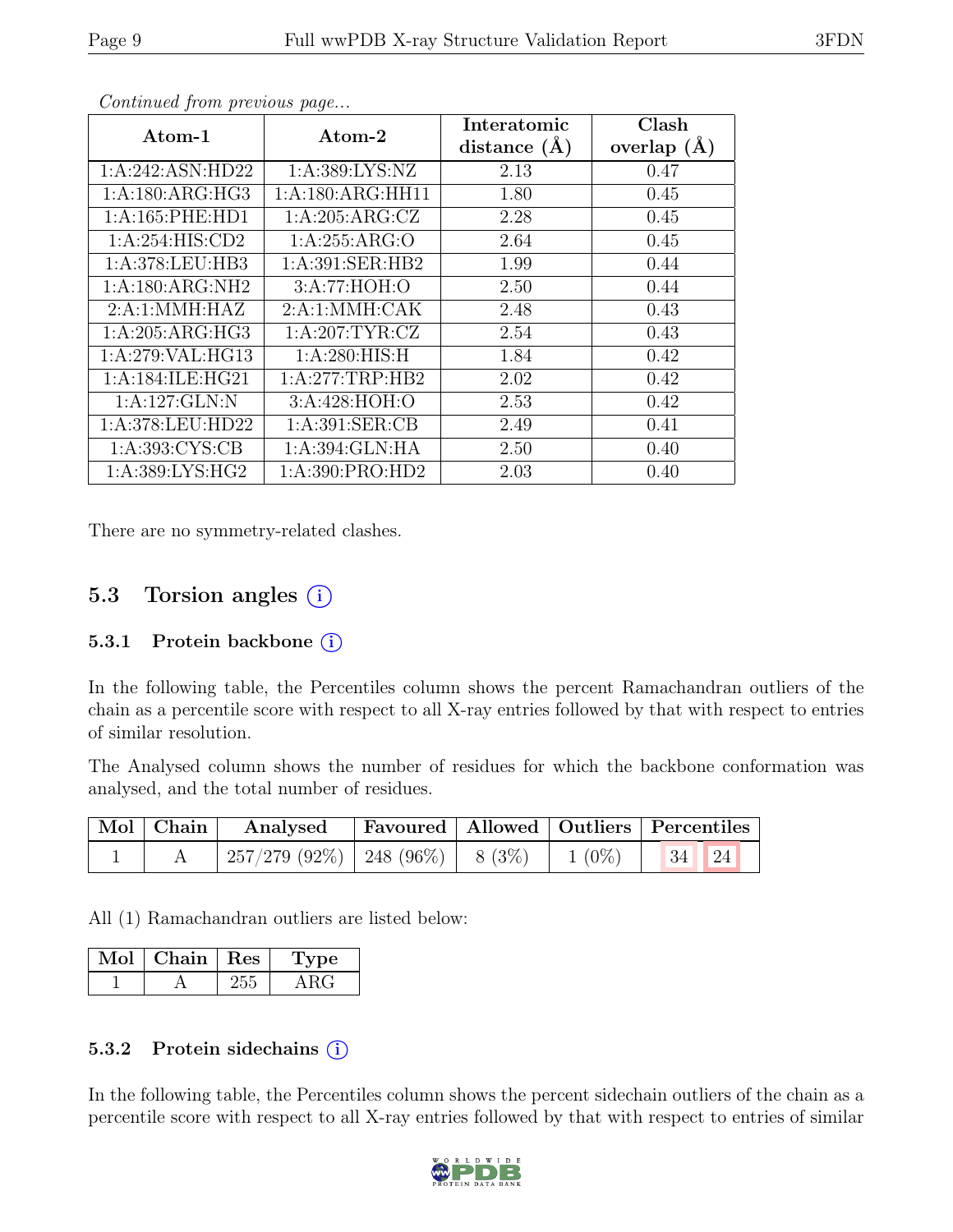resolution.

The Analysed column shows the number of residues for which the sidechain conformation was analysed, and the total number of residues.

| $\mid$ Mol $\mid$ Chain | Analysed                      |  | Rotameric   Outliers   Percentiles |  |
|-------------------------|-------------------------------|--|------------------------------------|--|
|                         | $229/247 (93\%)$   215 (94\%) |  | $14(6\%)$ 18 9                     |  |

All (14) residues with a non-rotameric sidechain are listed below:

| Mol            | Chain          | Res | Type                               |
|----------------|----------------|-----|------------------------------------|
| 1              | A              | 127 | <b>GLN</b>                         |
| $\overline{1}$ | $\mathbf{A}$   | 154 | <b>GLN</b>                         |
| $\mathbf{1}$   | $\mathbf{A}$   | 171 | <b>LYS</b>                         |
| $\overline{1}$ | $\overline{A}$ | 189 | $\overline{\text{A}}\text{RG}$     |
| $\mathbf{1}$   | $\mathbf{A}$   | 204 | THR.                               |
| $\overline{1}$ | $\overline{A}$ | 231 | <b>GLN</b>                         |
| $\mathbf{1}$   | $\mathbf{A}$   | 251 | <b>ARG</b>                         |
| $\overline{1}$ | $\overline{A}$ | 269 | <b>GLU</b>                         |
| $\mathbf{1}$   | $\mathbf{A}$   | 274 | <b>ASP</b>                         |
| $\mathbf{1}$   | $\overline{A}$ | 304 | $\rm{ARG}$                         |
| $\overline{1}$ | $\mathbf{A}$   | 308 | $\mathrm{GL}\overline{\mathrm{U}}$ |
| $\mathbf{1}$   | $\overline{A}$ | 312 | LEU                                |
| $\mathbf 1$    | А              | 332 | <b>ASN</b>                         |
| 1              | A              | 365 | LYS                                |

Sometimes sidechains can be flipped to improve hydrogen bonding and reduce clashes. All (7) such sidechains are listed below:

| Mol | Chain | Res | <b>Type</b>             |
|-----|-------|-----|-------------------------|
|     |       | 231 | $\overline{\text{GLN}}$ |
|     |       | 242 | <b>ASN</b>              |
|     |       | 254 | <b>HIS</b>              |
|     |       | 261 | <b>ASN</b>              |
|     |       | 332 | <b>ASN</b>              |
|     |       | 392 | <b>ASN</b>              |
|     |       | 394 | <b>GLN</b>              |

#### 5.3.3 RNA  $(i)$

There are no RNA molecules in this entry.

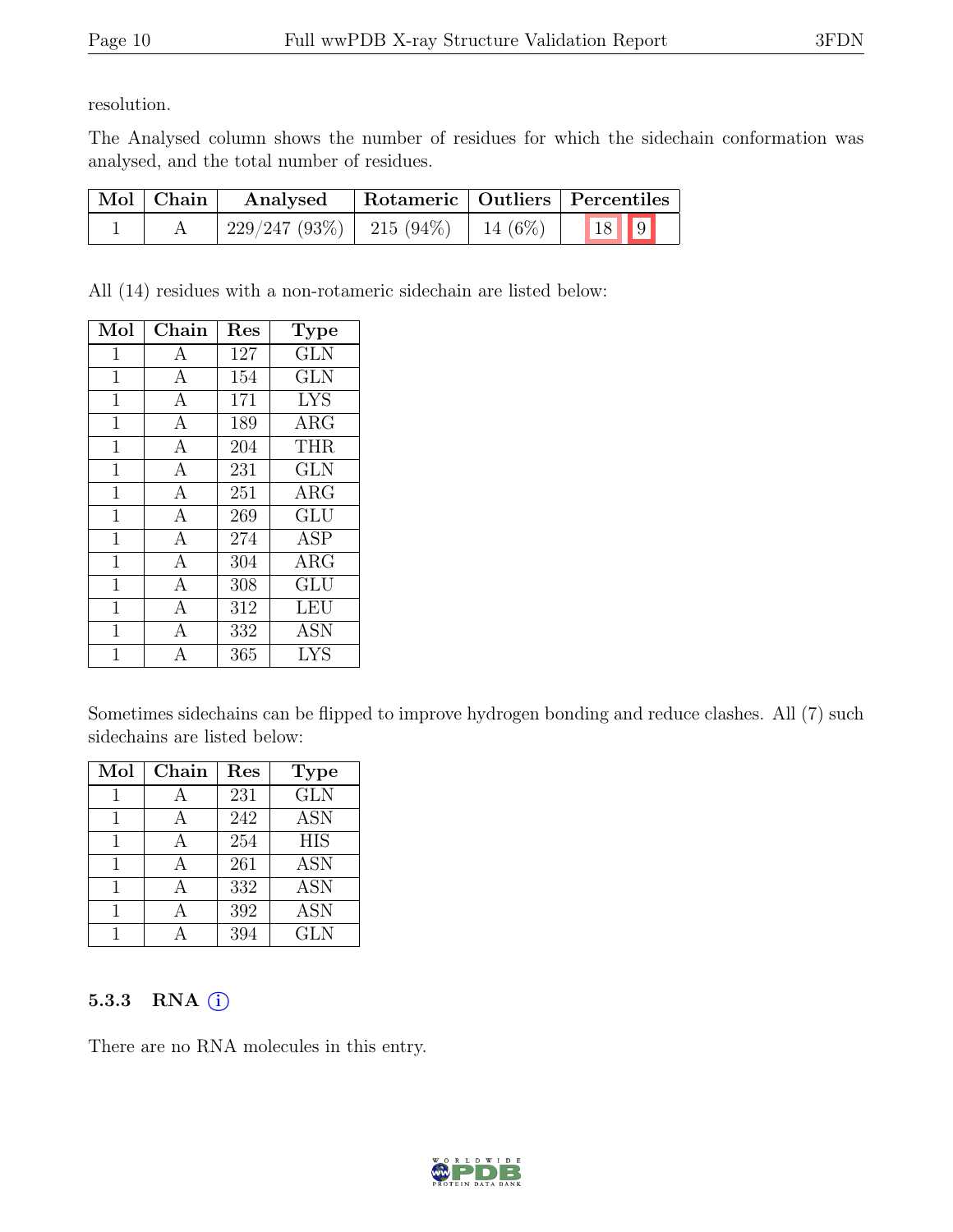### 5.4 Non-standard residues in protein, DNA, RNA chains (i)

There are no non-standard protein/DNA/RNA residues in this entry.

### 5.5 Carbohydrates  $(i)$

There are no monosaccharides in this entry.

### 5.6 Ligand geometry  $(i)$

1 ligand is modelled in this entry.

In the following table, the Counts columns list the number of bonds (or angles) for which Mogul statistics could be retrieved, the number of bonds (or angles) that are observed in the model and the number of bonds (or angles) that are defined in the Chemical Component Dictionary. The Link column lists molecule types, if any, to which the group is linked. The Z score for a bond length (or angle) is the number of standard deviations the observed value is removed from the expected value. A bond length (or angle) with  $|Z| > 2$  is considered an outlier worth inspection. RMSZ is the root-mean-square of all Z scores of the bond lengths (or angles).

| Mol |            | $\vert$ Type $\vert$ Chain $\vert$ Res $\vert$ Link $\vert$ |        |                   | Bond lengths |        |          | Bond angles                      |           |
|-----|------------|-------------------------------------------------------------|--------|-------------------|--------------|--------|----------|----------------------------------|-----------|
|     |            |                                                             | Counts | RMSZ <sup>1</sup> | #Z  > 2      |        |          | Counts   RMSZ $\vert \#  Z  > 2$ |           |
|     | <b>MMH</b> |                                                             |        | 29,32,32          | 2.48         | 8(27%) | 32,43,43 | 1.18                             | $4(12\%)$ |

In the following table, the Chirals column lists the number of chiral outliers, the number of chiral centers analysed, the number of these observed in the model and the number defined in the Chemical Component Dictionary. Similar counts are reported in the Torsion and Rings columns. '-' means no outliers of that kind were identified.

|     |  |                          | Mol   Type   Chain   Res   Link   Chirals   Torsions   Rings |  |
|-----|--|--------------------------|--------------------------------------------------------------|--|
| MMH |  | $\overline{\phantom{0}}$ | $0/14/20/20$   $0/3/3/3$                                     |  |

All (8) bond length outliers are listed below:

| Mol                         | Chain | $\operatorname{Res}$ | <b>Type</b> | Atoms          | Z       | Observed $(A)$ | Ideal(A) |
|-----------------------------|-------|----------------------|-------------|----------------|---------|----------------|----------|
| $\overline{2}$              | А     |                      | <b>MMH</b>  | <b>NAH-NAI</b> | $-7.33$ | 1.24           | 1.37     |
| $\overline{2}$              | А     |                      | <b>MMH</b>  | <b>NAB-NAA</b> | $-6.51$ | 1.24           | 1.37     |
| $\overline{2}$              | А     |                      | MMH         | CAJ-NAI        | 4.33    | 1.33           | 1.28     |
| $\overline{2}$              | А     |                      | MMH         | CAF-CAE        | 4.23    | 1.57           | 1.50     |
| $\overline{2}$              | А     |                      | MMH         | CAL-CAJ        | $-3.17$ | 1.40           | 1.47     |
| $\overline{2}$              | A     |                      | MMH         | CAS-NAR        | $-3.04$ | 1.35           | 1.41     |
| $\overline{2}$              | A     |                      | MMH         | CAD-CAG        | 2.72    | 1.55           | 1.51     |
| $\mathcal{D}_{\mathcal{L}}$ | А     |                      |             | CAY-NBA        | $-2.34$ | 1.36           | 1.41     |

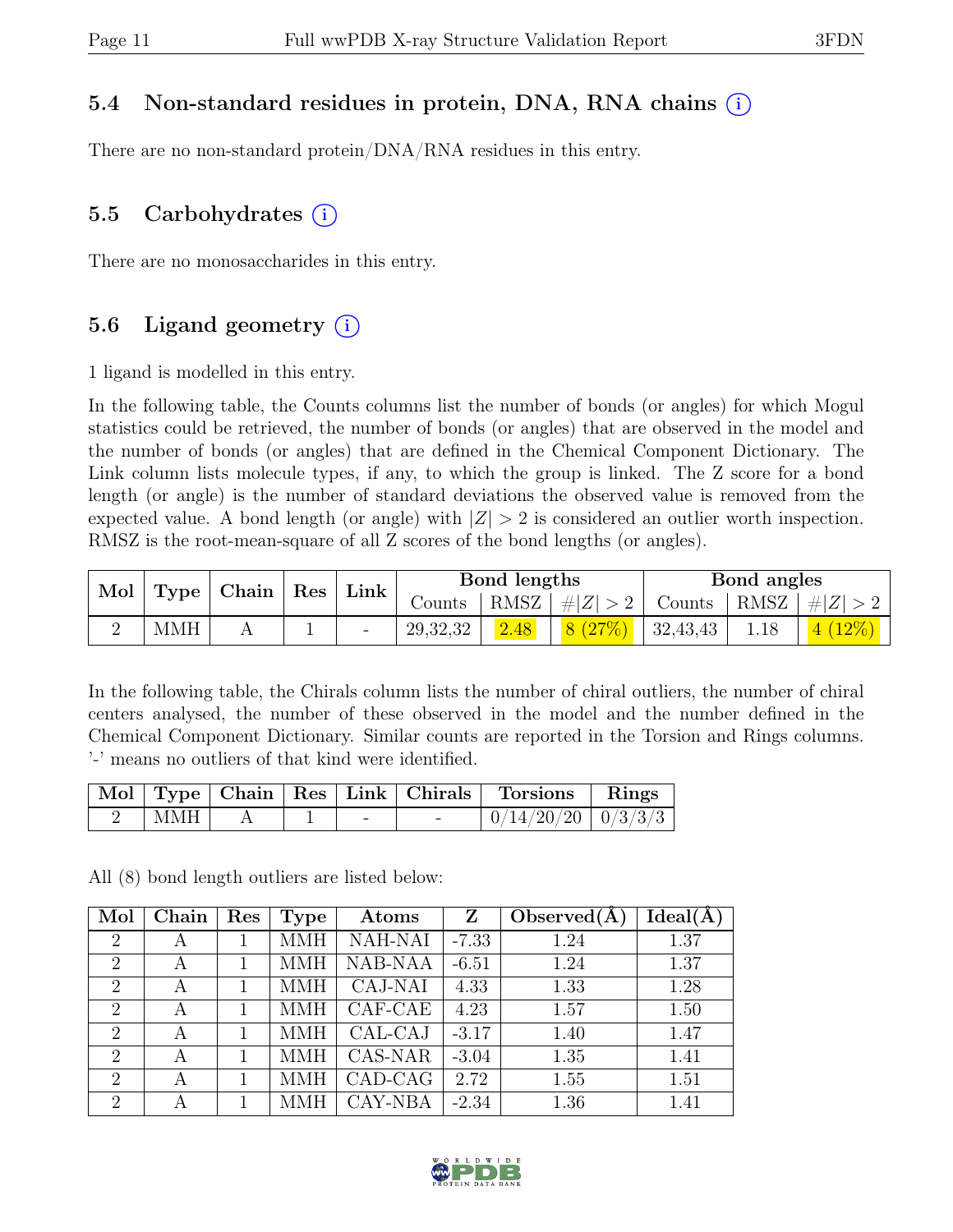| Mol | Chain | Res | Type | Atoms       |         | Observed $(°)$ | $Ideal({}^o)$ |
|-----|-------|-----|------|-------------|---------|----------------|---------------|
|     |       |     | MMH  | OBD-CBB-NBA | 2.97    | 126.95         | 123.04        |
|     |       |     | MMH  | CAL-CAJ-NAI | 2.60    | 125.55         | 121.27        |
|     |       |     | MMH  | CAU-OAT-CAO | $-2.11$ | 112.93         | 117.51        |
|     |       |     | MMH  | OBD-CBB-CBC | $-2.10$ | 118.15         | 122.06        |

All (4) bond angle outliers are listed below:

There are no chirality outliers.

There are no torsion outliers.

There are no ring outliers.

1 monomer is involved in 3 short contacts:

|  |         | Mol Chain   Res   Type   Clashes   Symm-Clashes |
|--|---------|-------------------------------------------------|
|  | ± MMH ⊥ |                                                 |

The following is a two-dimensional graphical depiction of Mogul quality analysis of bond lengths, bond angles, torsion angles, and ring geometry for all instances of the Ligand of Interest. In addition, ligands with molecular weight > 250 and outliers as shown on the validation Tables will also be included. For torsion angles, if less then 5% of the Mogul distribution of torsion angles is within 10 degrees of the torsion angle in question, then that torsion angle is considered an outlier. Any bond that is central to one or more torsion angles identified as an outlier by Mogul will be highlighted in the graph. For rings, the root-mean-square deviation (RMSD) between the ring in question and similar rings identified by Mogul is calculated over all ring torsion angles. If the average RMSD is greater than 60 degrees and the minimal RMSD between the ring in question and any Mogul-identified rings is also greater than 60 degrees, then that ring is considered an outlier. The outliers are highlighted in purple. The color gray indicates Mogul did not find sufficient equivalents in the CSD to analyse the geometry.



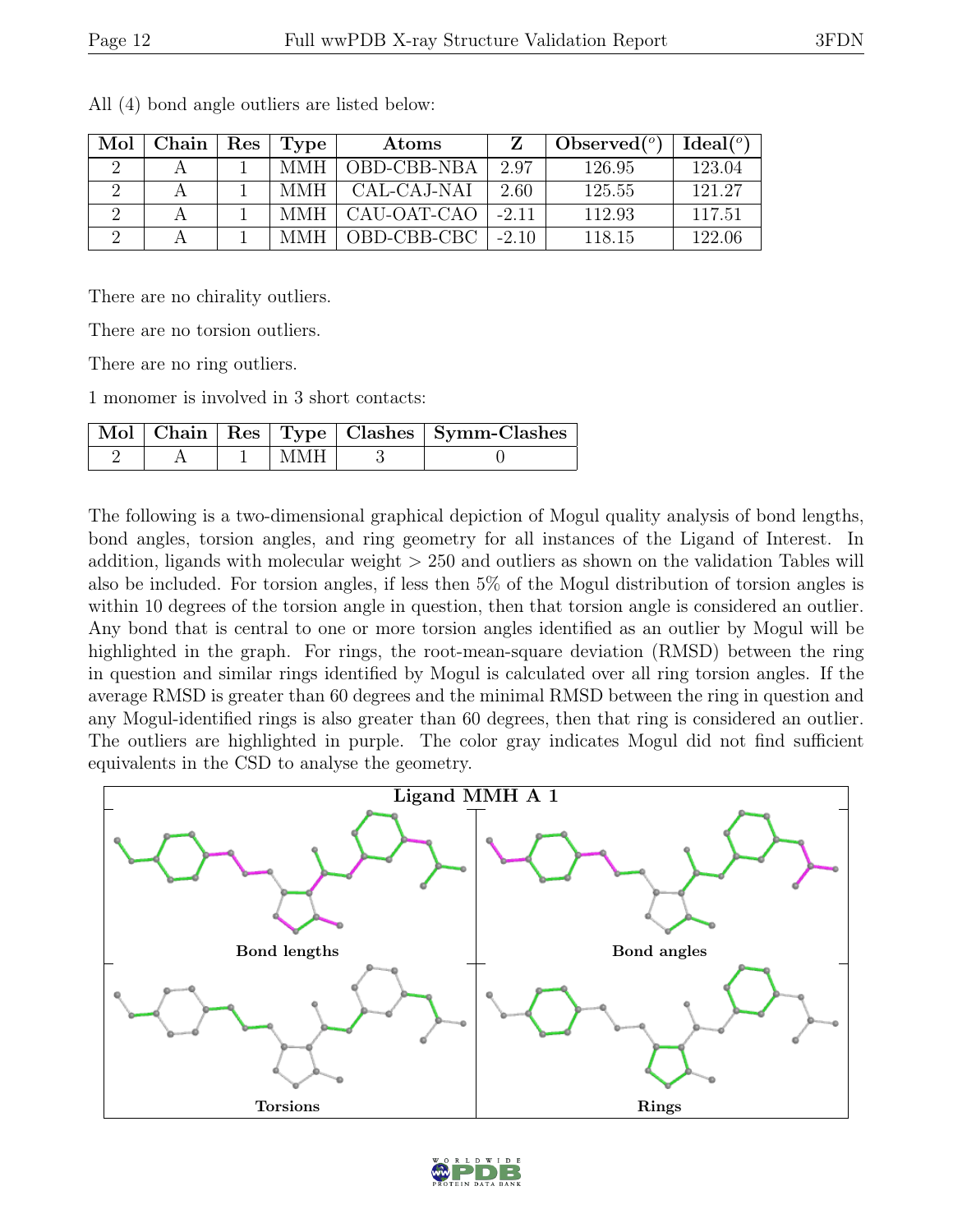# 5.7 Other polymers (i)

There are no such residues in this entry.

# 5.8 Polymer linkage issues  $(i)$

There are no chain breaks in this entry.

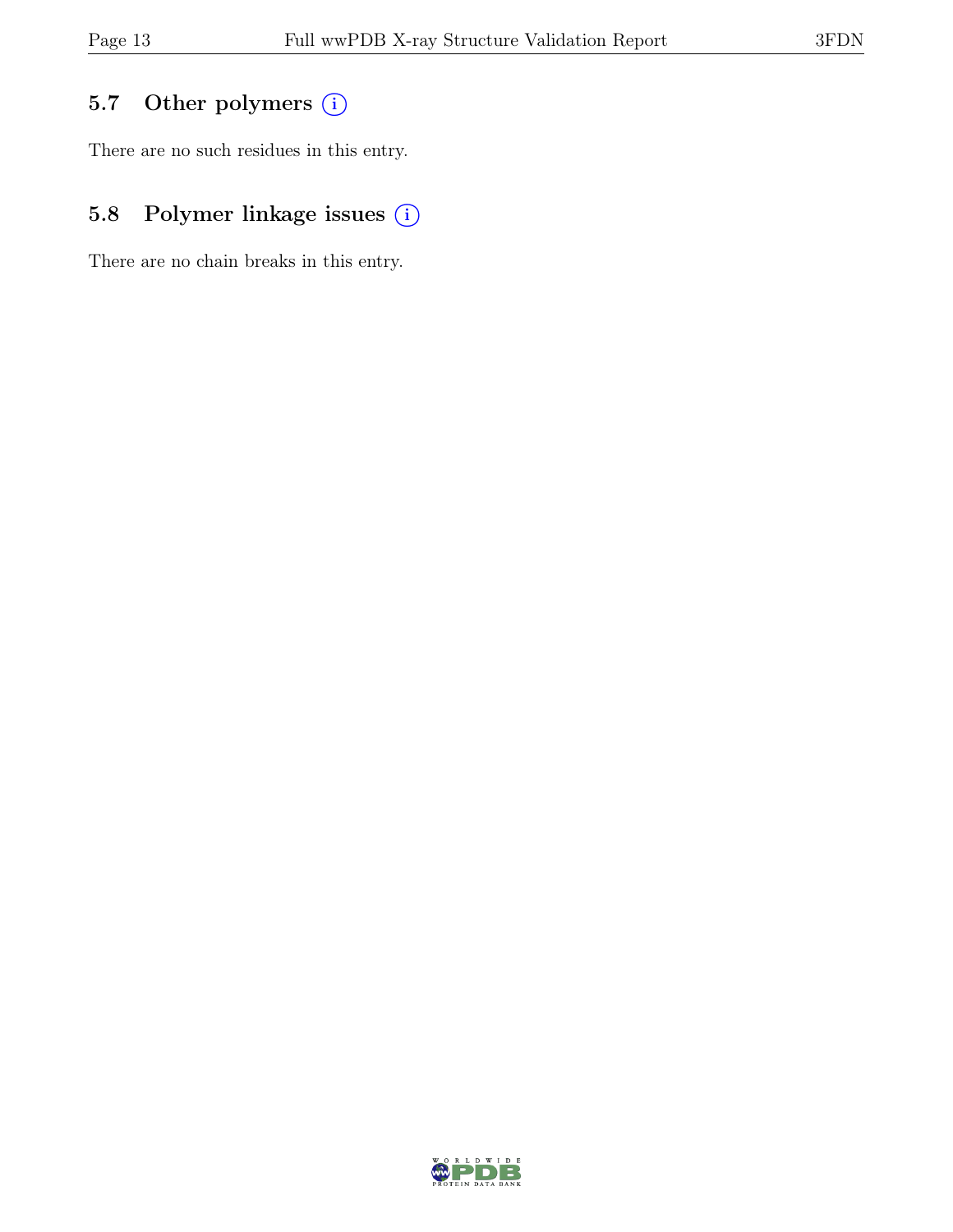# 6 Fit of model and data  $(i)$

## 6.1 Protein, DNA and RNA chains (i)

In the following table, the column labelled ' $\#\text{RSRZ}>2$ ' contains the number (and percentage) of RSRZ outliers, followed by percent RSRZ outliers for the chain as percentile scores relative to all X-ray entries and entries of similar resolution. The OWAB column contains the minimum, median, 95th percentile and maximum values of the occupancy-weighted average B-factor per residue. The column labelled 'Q< 0.9' lists the number of (and percentage) of residues with an average occupancy less than 0.9.

| Mol Chain | Analysed     | ${ <\bf RSRZ> }$ | $\rm \#RSRZ{>}2$            |  | $\vert$ OWAB( $A^2$ ) $\vert$ Q<0.9 |  |
|-----------|--------------|------------------|-----------------------------|--|-------------------------------------|--|
|           | 261/279(93%) | 0.93             | 46 (17%) 1 1 23, 36, 60, 76 |  |                                     |  |

All (46) RSRZ outliers are listed below:

| Mol            | Chain              | Res              | <b>Type</b>                     | <b>RSRZ</b>      |
|----------------|--------------------|------------------|---------------------------------|------------------|
| $\mathbf{1}$   | A                  | 393              | $\overline{\text{C} \text{YS}}$ | 10.8             |
| $\overline{1}$ | $\overline{A}$     | 394              | $\overline{\text{GLN}}$         | 8.4              |
| $\overline{1}$ | $\overline{A}$     | 290              | $\overline{\text{CYS}}$         | $\overline{8.1}$ |
| $\overline{1}$ | $\overline{A}$     | 281              | <b>ALA</b>                      | $\overline{7.1}$ |
| $\overline{1}$ | $\overline{A}$     | $\overline{305}$ | <b>MET</b>                      | $\overline{7.1}$ |
| $\overline{1}$ | $\overline{\rm A}$ | 126              | $\rm{ARG}$                      | $\overline{7.1}$ |
| $\overline{1}$ | $\overline{\rm A}$ | 280              | <b>HIS</b>                      | 6.9              |
| $\overline{1}$ | $\overline{A}$     | 304              | <b>ARG</b>                      | $\overline{6.8}$ |
| $\overline{1}$ | $\overline{A}$     | 306              | <b>HIS</b>                      | $6.6\,$          |
| $\overline{1}$ | $\overline{A}$     | 392              | $\overline{\mathrm{ASN}}$       | $\overline{6.1}$ |
| $\overline{1}$ | $\overline{\rm A}$ | $29\overline{1}$ | $\overline{\text{GLY}}$         | $5.6\,$          |
| $\overline{1}$ | $\overline{\rm A}$ | 279              | $\overline{\text{VAL}}$         | $\overline{4.7}$ |
| $\overline{1}$ | $\overline{A}$     | 127              | GLN                             | 4.7              |
| $\mathbf{1}$   | $\overline{A}$     | 391              | <b>SER</b>                      | 3.8              |
| $\overline{1}$ | $\overline{A}$     | 390              | <b>PRO</b>                      | 3.4              |
| $\overline{1}$ | $\overline{A}$     | 165              | PHE                             | 3.4              |
| $\overline{1}$ | $\overline{\rm A}$ | $\overline{251}$ | $\overline{\text{ARG}}$         | $\overline{3.3}$ |
| $\overline{1}$ | $\overline{A}$     | 180              | $\rm{ARG}$                      | $\overline{3.3}$ |
| $\overline{1}$ | $\overline{A}$     | 303              | <b>GLY</b>                      | $\overline{3.2}$ |
| $\overline{1}$ | $\overline{A}$     | 128              | <b>TRP</b>                      | 3.0              |
| $\overline{1}$ | $\overline{A}$     | 375              | ARG                             | 3.0              |
| $\overline{1}$ | $\overline{A}$     | 272              | <b>ILE</b>                      | $\overline{2.9}$ |
| $\overline{1}$ | $\overline{\rm A}$ | 203              | <b>ALA</b>                      | 2.9              |
| $\overline{1}$ | $\overline{A}$     | 329              | PHE                             | $\overline{2.5}$ |
| $\overline{1}$ | $\overline{A}$     | 231              | $\overline{\text{GLN}}$         | 2.5              |
| $\overline{1}$ | A                  | 364              | <b>LEU</b>                      | 2.5              |
| $\overline{1}$ | $\overline{A}$     | 204              | <b>THR</b>                      | 2.5              |

Continued on next page...

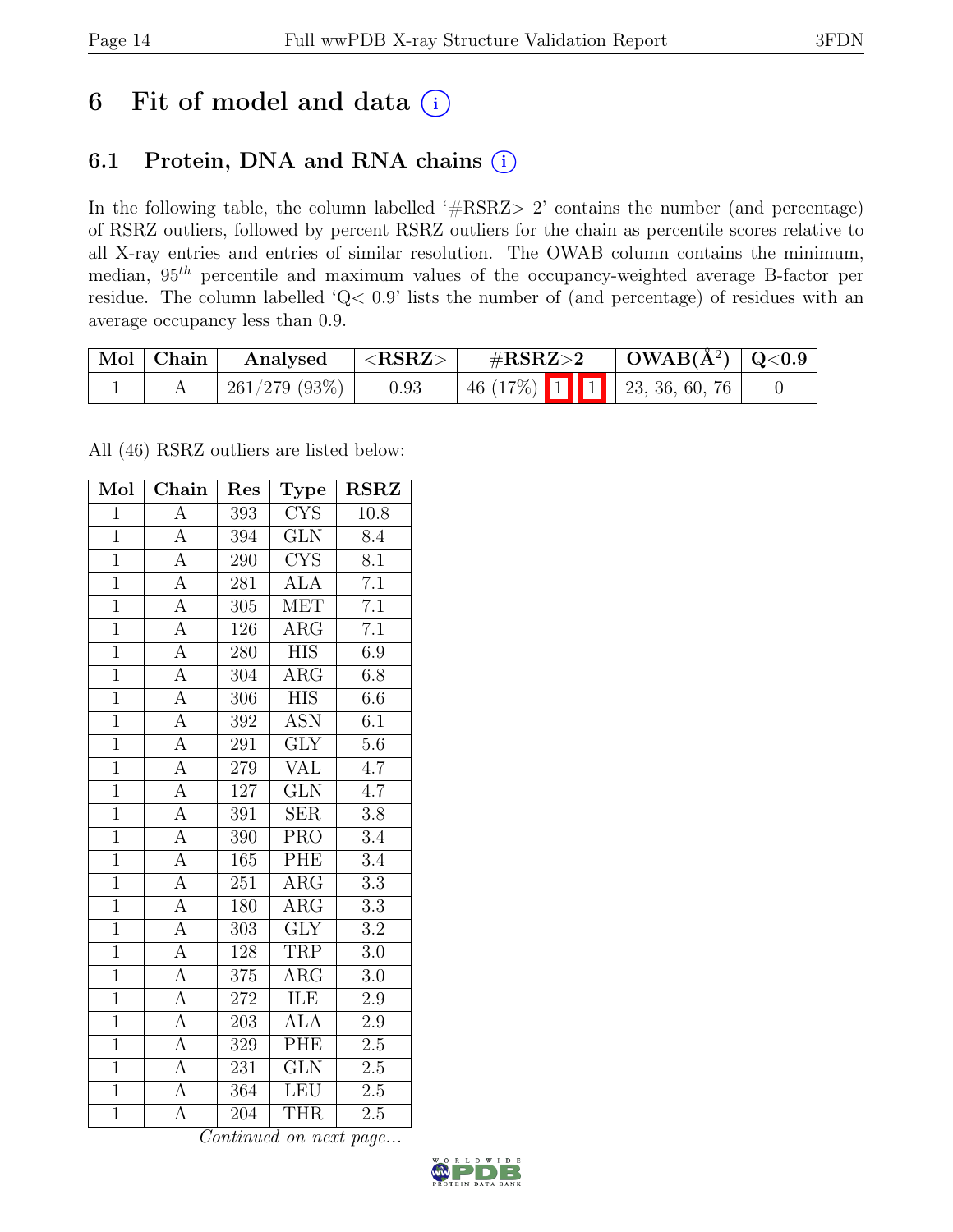| Mol            | Chain            | Res | <b>Type</b> | <b>RSRZ</b>      |
|----------------|------------------|-----|-------------|------------------|
| $\mathbf{1}$   | $\mathbf{A}$     | 168 | <b>GLN</b>  | 2.4              |
| $\mathbf{1}$   | $\overline{A}$   | 292 | <b>THR</b>  | $2.\overline{4}$ |
| $\mathbf{1}$   | $\mathbf{A}$     | 257 | ILE         | $2.\overline{4}$ |
| $\mathbf{1}$   | $\boldsymbol{A}$ | 139 | <b>LEU</b>  | 2.4              |
| $\mathbf{1}$   | $\overline{A}$   | 328 | <b>PRO</b>  | $2.\overline{3}$ |
| $\mathbf{1}$   | $\mathbf{A}$     | 171 | <b>LYS</b>  | 2.3              |
| $\mathbf{1}$   | $\mathbf{A}$     | 205 | $\rm{ARG}$  | 2.3              |
| $\overline{1}$ | $\overline{A}$   | 315 | <b>LEU</b>  | 2.3              |
| $\overline{1}$ | $\boldsymbol{A}$ | 317 | <b>VAL</b>  | 2.2              |
| $\mathbf{1}$   | $\overline{A}$   | 253 | ILE         | 2.2              |
| $\mathbf{1}$   | $\mathbf{A}$     | 255 | $\rm{ARG}$  | 2.2              |
| $\mathbf{1}$   | $\mathbf{A}$     | 201 | <b>HIS</b>  | $2.\overline{1}$ |
| $\mathbf{1}$   | $\mathbf{A}$     | 320 | <b>TYR</b>  | 2.1              |
| $\mathbf{1}$   | A                | 346 | PHE         | 2.1              |
| $\mathbf{1}$   | $\overline{A}$   | 332 | <b>ASN</b>  | 2.1              |
| $\mathbf{1}$   | $\mathbf{A}$     | 360 | ILE         | 2.1              |
| $\overline{1}$ | $\overline{A}$   | 145 | <b>GLY</b>  | 2.0              |
| $\mathbf{1}$   | $\mathbf{A}$     | 318 | <b>LEU</b>  | 2.0              |
| $\mathbf{1}$   | А                | 187 | <b>HIS</b>  | 2.0              |

Continued from previous page...

### 6.2 Non-standard residues in protein, DNA, RNA chains (i)

There are no non-standard protein/DNA/RNA residues in this entry.

### 6.3 Carbohydrates  $(i)$

There are no monosaccharides in this entry.

### 6.4 Ligands  $(i)$

In the following table, the Atoms column lists the number of modelled atoms in the group and the number defined in the chemical component dictionary. The B-factors column lists the minimum, median,  $95<sup>th</sup>$  percentile and maximum values of B factors of atoms in the group. The column labelled 'Q< 0.9' lists the number of atoms with occupancy less than 0.9.

|            |  |       |      |      | $\vert$ Mol $\vert$ Type $\vert$ Chain $\vert$ Res $\vert$ Atoms $\vert$ RSCC $\vert$ RSR $\vert$ B-factors( $A^2$ ) $\vert$ Q<0.9 $\vert$ |  |
|------------|--|-------|------|------|--------------------------------------------------------------------------------------------------------------------------------------------|--|
| <b>MMH</b> |  | 30/30 | 0.92 | 0.13 | 26, 32, 43, 49                                                                                                                             |  |

The following is a graphical depiction of the model fit to experimental electron density of all instances of the Ligand of Interest. In addition, ligands with molecular weight  $> 250$  and outliers